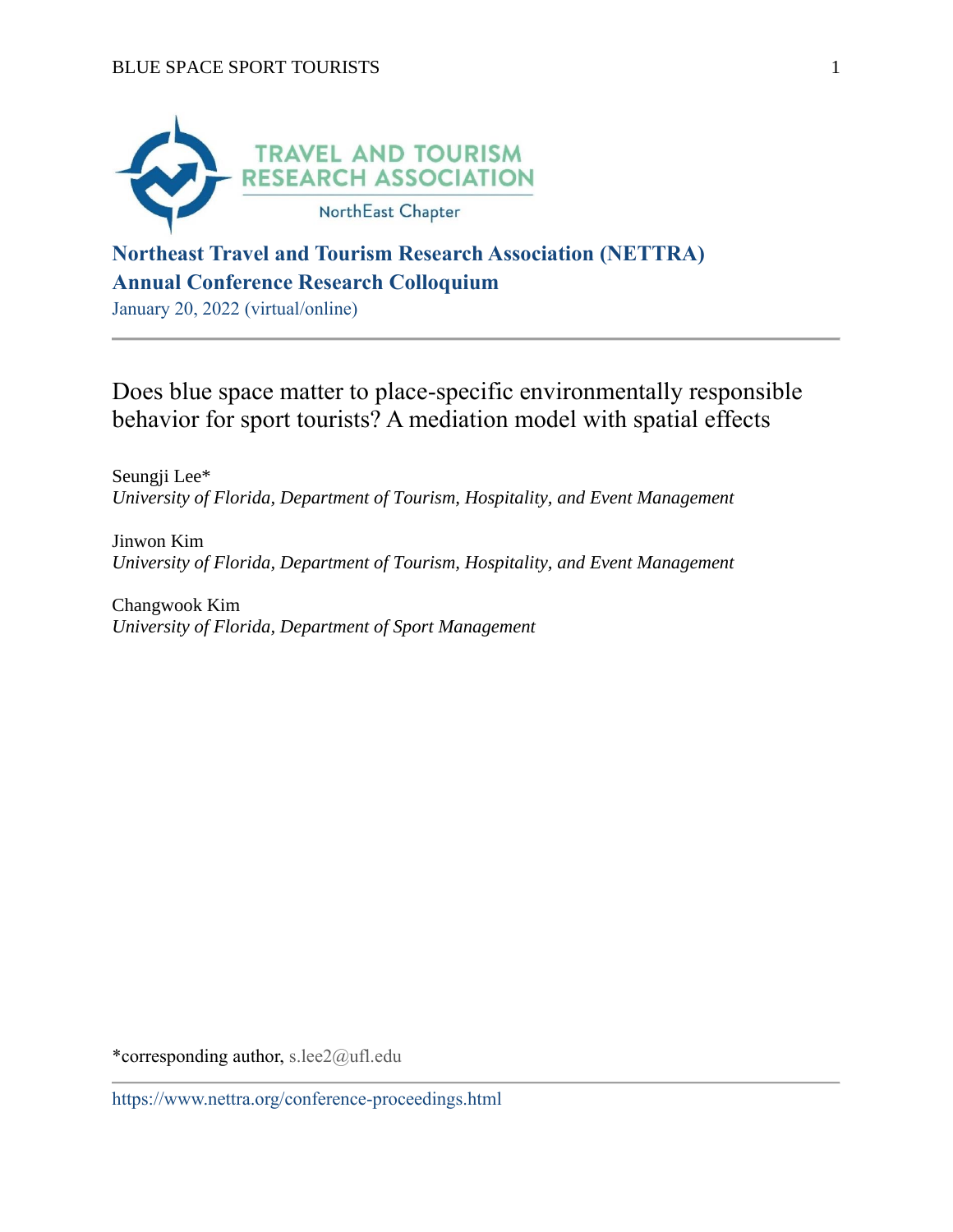## **Abstract**

The aim of this study is to identify the importance of "blue space" with place-specific environmental responsibility among sport tourists. A main tourist motivation may be the acquisition of ecological and environmental knowledge. Such experience may encourage tourists' environmental behaviors. In a tourism context, site and place can play a vital role in proenvironmental behavior and ecological behavior intention. In terms of nature-based tourism destinations, green and blue spaces could be attractive in providing effective resources for environmental experience and behavior. Academics and practitioners alike have suggested the importance of nature-based tourism destinations concerning green space to encourage tourists' environmental behaviors. How and why blue space, distinct from green space, affects environmentally responsible behavior is little understood. Blue space is defined as "healthenabling places and spaces, where water is at the center of a range of environments with identifiable potential for the promotion of human well-being." Given the space, nature, and conditionality of blue space, there could be a different effect on environmental behavior for tourists compared with the effects of green space. In this context, tourist activity and experiences in blue space could be more related to environmental behavior through increasing perception, emotions, and restoration in landscape design than of experiences in green space. Accordingly, based on the theory of environmentally responsible behavior and spatial cognition theory, we develop a place-specific mediation model to test the spatial effect of blue space on the association between the environmental preference for tourism destinations and environmental behavior. Accordingly, Florida is selected as a study area with participants being water-based sport tourists. This is because many attractive tourist resources for water-based activity, practice, and culture are located in the blue space of Florida. Data collection will be undertaken via a two-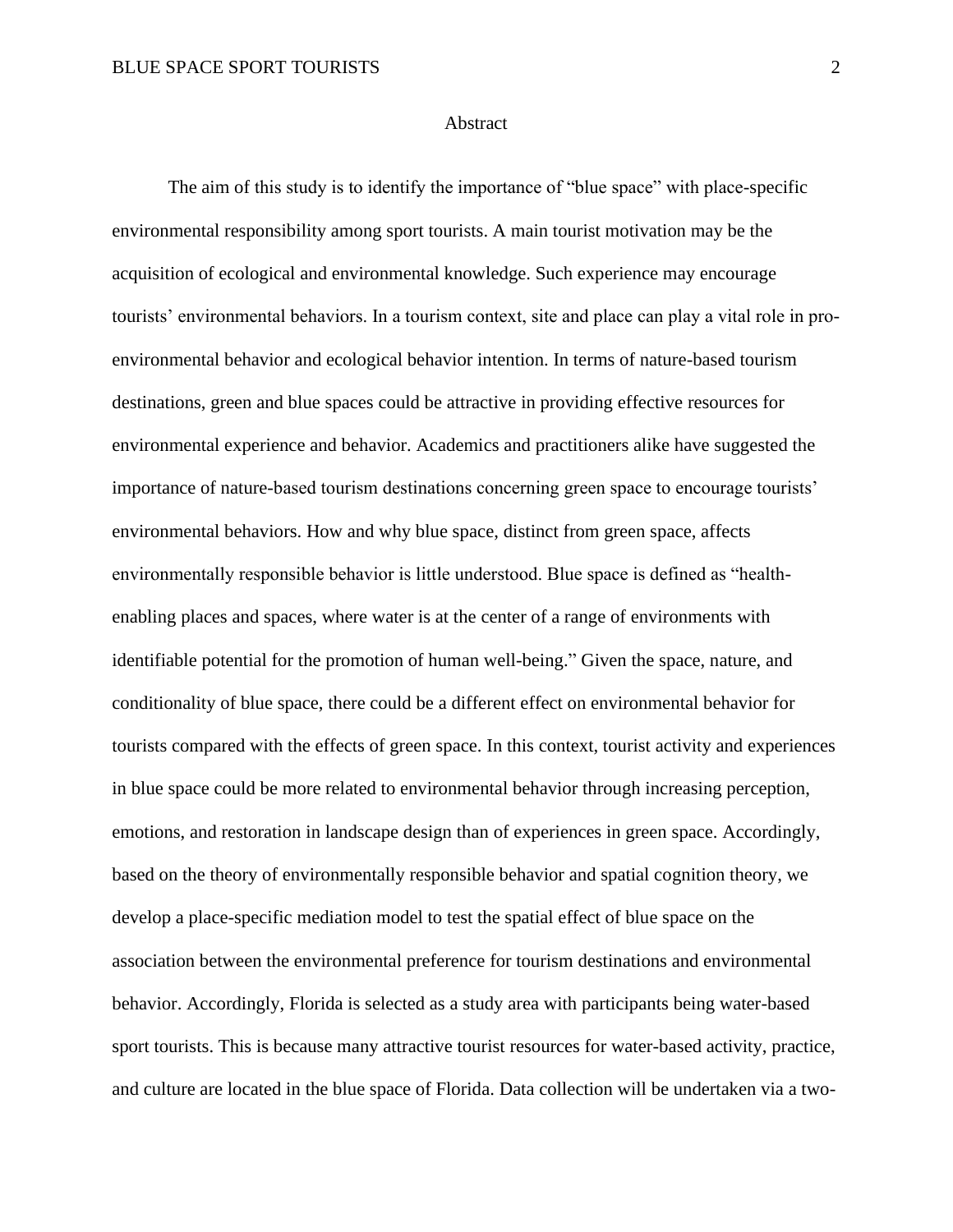## BLUE SPACE SPORT TOURISTS 3

step process. First, we will acquire geospatial data for proximity, type, and quality of blue space from a secondary source (e.g., Florida Geographic Data Library). Second, for water-based sport tourists, individual-level data collection will be conducted to measure their frequency and involvement in water-based activity, perceived value, satisfaction, and responsible environmental behavior. This will be achieved using MTurk. To analyze the data, we will conduct spatial mediation analysis incorporating a spatial lag term and a spatial error term together with geographically weighted regression (GWR) with a visualizing map to examine local variations and spatial clusters (High-High and Low-Low) in the association via ArcGIS (version 10.9.1), GWR 4, and SmartPLS 3. We cannot provide results here, as data collection is ongoing. However, in our attempt to answer the question "how and why blue space is explicitly, significantly, and spatially important for environmental behavior", this research will contribute to tourism literature by revealing the spatial effect of blue space on place-specific environmentally responsible behavior. In terms of practice, we will also provide tourism practitioners with information on location-based blue space linked with environmentally responsible behavior.

*Key words:* blue space, place-specific environmentally responsible behavior, sport tourists, a mediation model with spatial effects